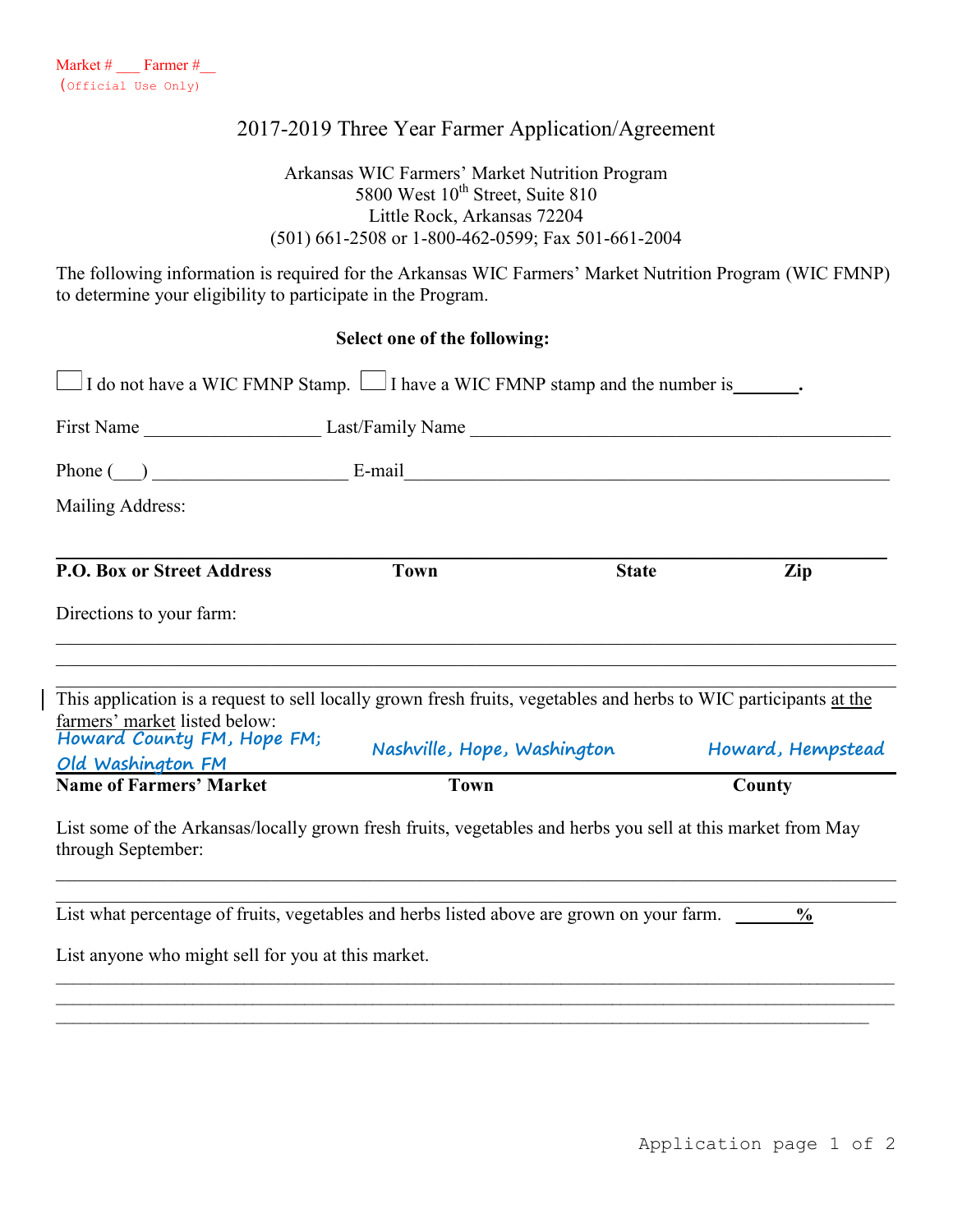USDA Nondiscrimination Statement

In accordance with Federal civil rights law and U.S. Department of Agriculture (USDA) civil rights regulations and policies, the USDA, its Agencies, offices, and employees, and institutions participating in or administering USDA programs are prohibited from discriminating based on race, color, national origin, sex, disability, age, or reprisal or retaliation for prior civil rights activity in any program or activity conducted or funded by USDA.

Persons with disabilities who require alternative means of communication for program information (e.g. Braille, large print, audiotape, American Sign Language, etc.), should contact the Agency (State or local) where they applied for benefits. Individuals who are deaf, hard of hearing or have speech disabilities may contact USDA through the Federal Relay Service at (800) 877-8339. Additionally, program information may be made available in languages other than English.

To file a program complaint of discrimination, complete the USDA Program Discrimination Complaint Form, (AD-3027) found online at: http://www.ascr.usda.gov/complaint\_filing\_cust.html, and at any USDA office, or write a letter addressed to USDA and provide in the letter all of the information requested in the form. To request a copy of the complaint form, call (866) 632-9992. Submit your completed form or letter to USDA by:

(1) mail: U.S. Department of Agriculture Office of the Assistant Secretary for Civil Rights 1400 Independence Avenue, SW Washington, D.C. 20250-9410; (2) fax: (202) 690-7442; or (3) email: program.intake $@$ usda.gov.

This institution is an equal opportunity provider.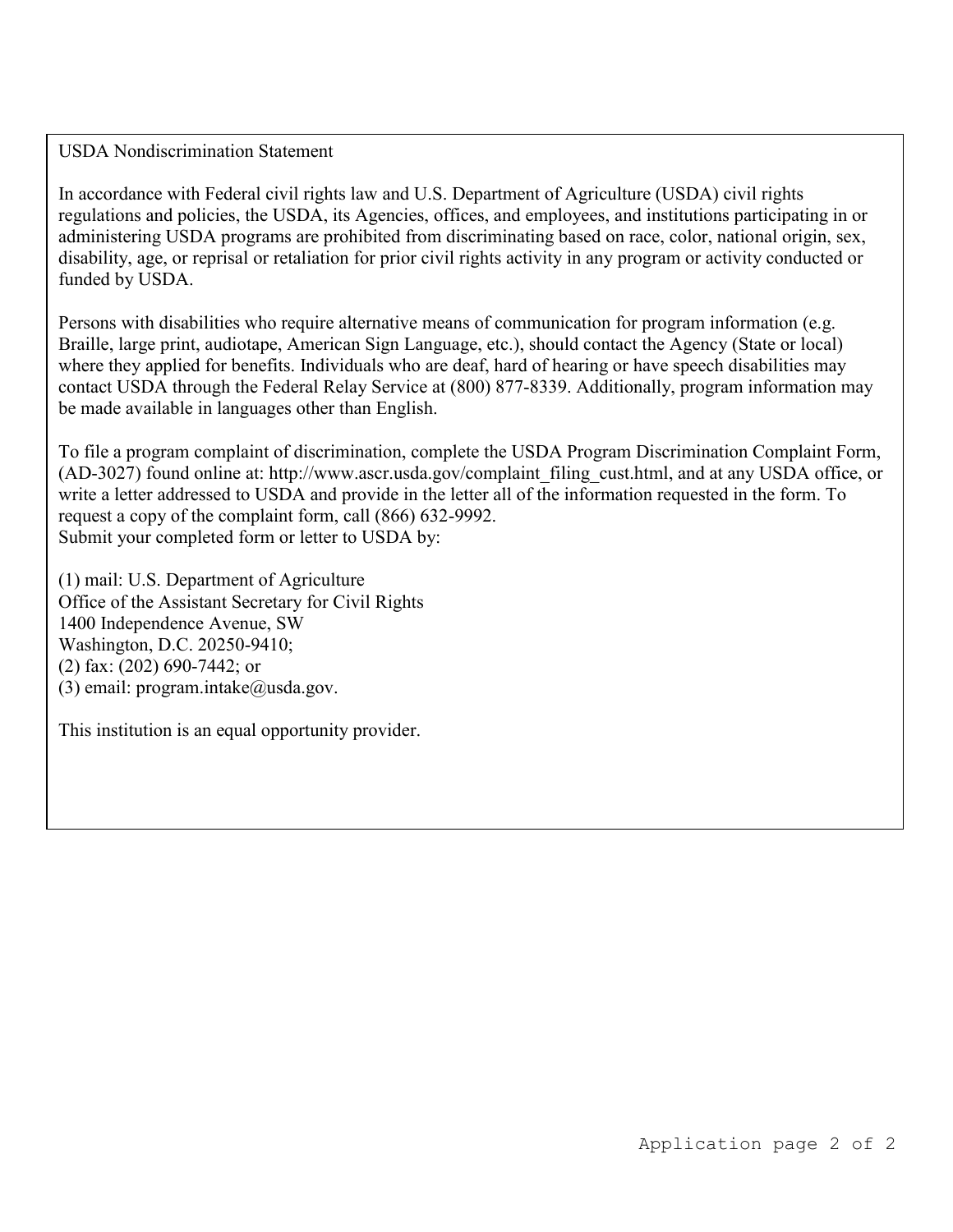# **2017-2019 ARKANSAS WIC FARMERS' MARKET NUTRITION PROGRAM AGREEMENT BETWEEN**

#### **ARKANSAS WIC FARMERS' MARKET NUTRITION PROGRAM AND FARMER**

The Arkansas WIC Farmers' Market Nutrition Program (WIC FMNP) will provide WIC participants with coupons redeemable for Arkansas/locally grown fresh, unprocessed fruits, vegetables and herbs from authorized farmers at authorized farmers' markets. This agreement is to be signed by the authorized market representative and farmer before any WIC FMNP coupon transactions can occur.

#### **The farmer shall**:

- Provide all information necessary to determine the eligibility of the farmer.
- Grow at least 50% of the Arkansas/locally grown fruits, vegetables and herbs listed above.
- Provide information necessary for WIC FMNP operations and reports to the United States Department of Agriculture (USDA) Food and Nutrition Service.
- Participate in the market on a consistent basis when he/she has fruits, vegetables or herbs eligible for WIC FMNP.
- Accept training on WIC FMNP policies and procedures and agree to abide by those policies and procedures.
- Ensure that all persons who work in the booth are familiar with WIC FMNP policies and procedures and be responsible for their actions related to those policies and procedures.
- Display in the booth area the current official WIC FMNP poster. The farmer number and market number must be visible on the poster.
- Be monitored for compliance with WIC FMNP policies and procedures.
- Accept WIC FMNP coupons only after receiving a current authorization letter and WIC FMNP poster.
- Permit WIC FMNP coupons to be redeemed only for eligible Arkansas/locally grown fresh, unprocessed fruits, vegetables or herbs.
- Accept WIC FMNP coupons only within the valid dates printed on the coupons.
- Charge WIC participants no more than other customers for fruits, vegetables or herbs.
- Allow participants to pay any amount over the face value of WIC FNMP coupons to complete the transaction.
- Charge no sales tax on WIC FMNP coupon purchases.
- Not give cash, credit, rain coupons, unauthorized food items or non-food items in exchange for any purchase made with WIC FMNP coupons.
- Reimburse the WIC FMNP for any coupons transacted in violation of this agreement.
- Not seek restitution from WIC participants for WIC FMNP coupons not paid by WIC.
- Ensure the value of food purchased with WIC FMNP coupons is at least equal to the value of the WIC FMNP coupon(s).
- Offer WIC participants the same courtesies as other market customers.
- Comply with all non-discrimination provisions of applicable Federal Law and Regulations of the USDA.
- Stamp the front of each WIC FMNP coupon with farmer authorization stamp and sign the back of each WIC FMNP coupon before depositing.
- Deposit WIC FMNP coupons for payment at least once monthly and all WIC FMNP coupons by the first Friday in October.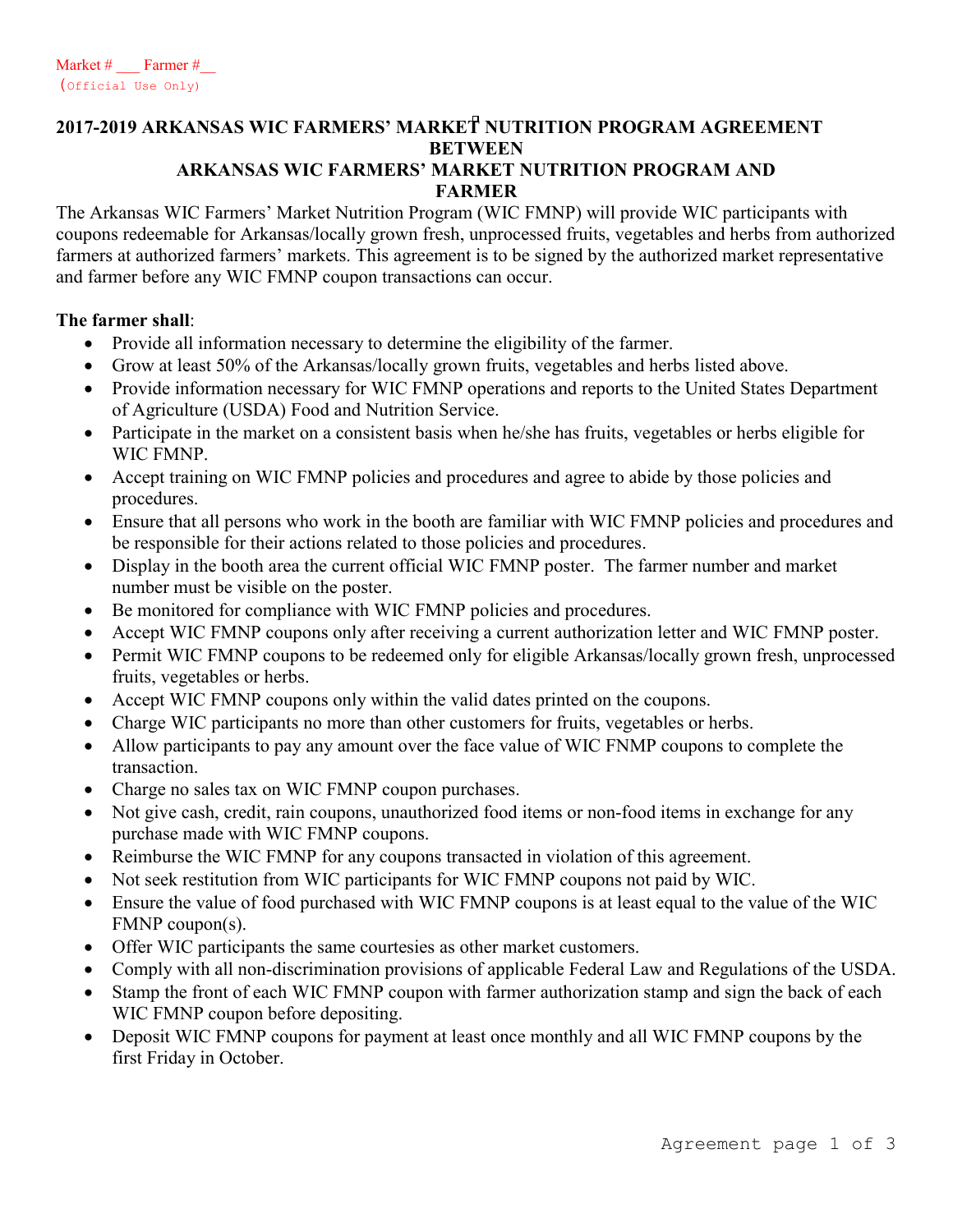#### **The WIC FMNP shall:**

- Provide training for farmers and farmers' market representatives on applicable policies and procedures.
- Provide clarification of policies and/or procedures at the request of farmers or market personnel.
- Reimburse farmers promptly for WIC FMNP coupons properly redeemed.
- Give 15-day written notice of termination from the Program.

#### **Violations and Sanctions**

#### **Payment for coupons will be denied for the following:**

- Failing to stamp WIC FMNP coupons with the farmers' authorized WIC FMNP stamp.
- Depositing WIC FMNP coupons for unauthorized farmers or other vendors.
- Failing to deposit WIC FMNP coupons by the first Friday in October.
- Altering WIC FMNP coupons.
- Depositing WIC FMNP coupons from a previous year.

**Farmers/Markets will receive a written warning for each observed violation. Markets will receive a written warning if 35% or more of authorized farmers receive violations during a monitoring visit. Two warnings in the same year will result in termination from the program for the remainder of the current year. Three or more warnings in the same or consecutive years will result in termination for the remainder of the current year, and the farmer or market will be ineligible to apply the following year. Violations include the following:**

- Treating WIC participants differently from other customers.
- Charging WIC participants sales tax on food purchased with WIC FMNP coupons.
- Selecting foods for WIC participants in a different manner from other customers.
- Failing to visibly post the current WIC FMNP poster (including their Farmer Number and Market Number) at their farmers' market booth.
- Providing cash, credit, rain checks, unauthorized food items or non-food items in exchange for any purchase made with WIC FMNP coupons.
- Accepting WIC FMNP coupons at locations other than the farmers' market(s) listed on the approval letter for the current year.
- Failing to abide by any other requirement listed in this Agreement and the current Farmer Handbook. **Any farmer or farmers' market that commits fraud or abuse is liable for prosecution under applicable**

**Federal, State or local laws. A farmer may be terminated from the WIC FMNP and assessed claims for fraud. Examples of fraud include, but are not limited to the following:**

- Submitting WIC FMNP coupons for payment for an unauthorized farmer or vendor.
- Purchasing WIC FMNP coupons for cash.
- Providing drugs, alcohol or other illegal substance in exchange for WIC FMNP coupons.

Notice: Any farmer or market may appeal any action by the WIC FMNP, which denied the farmer or market participation in the WIC FMNP, any sanctions imposed by the WIC FMNP or termination of the farmer or market from the Program. Appeals must be made in writing and submitted to: WIC FMNP, 5800 W.  $10^{th}$ Street, Suite, 810, Little Rock, AR 72204 within 15 days of the adverse action.

Neither the WIC FMNP nor the farmer has an obligation to renew this agreement. This agreement is valid only until December 31, 2019. **This agreement is valid only with signature of Farmer, Market Representative, and WIC FMNP State Office Representative. No FMNP coupons may be accepted until all signatures are present.**